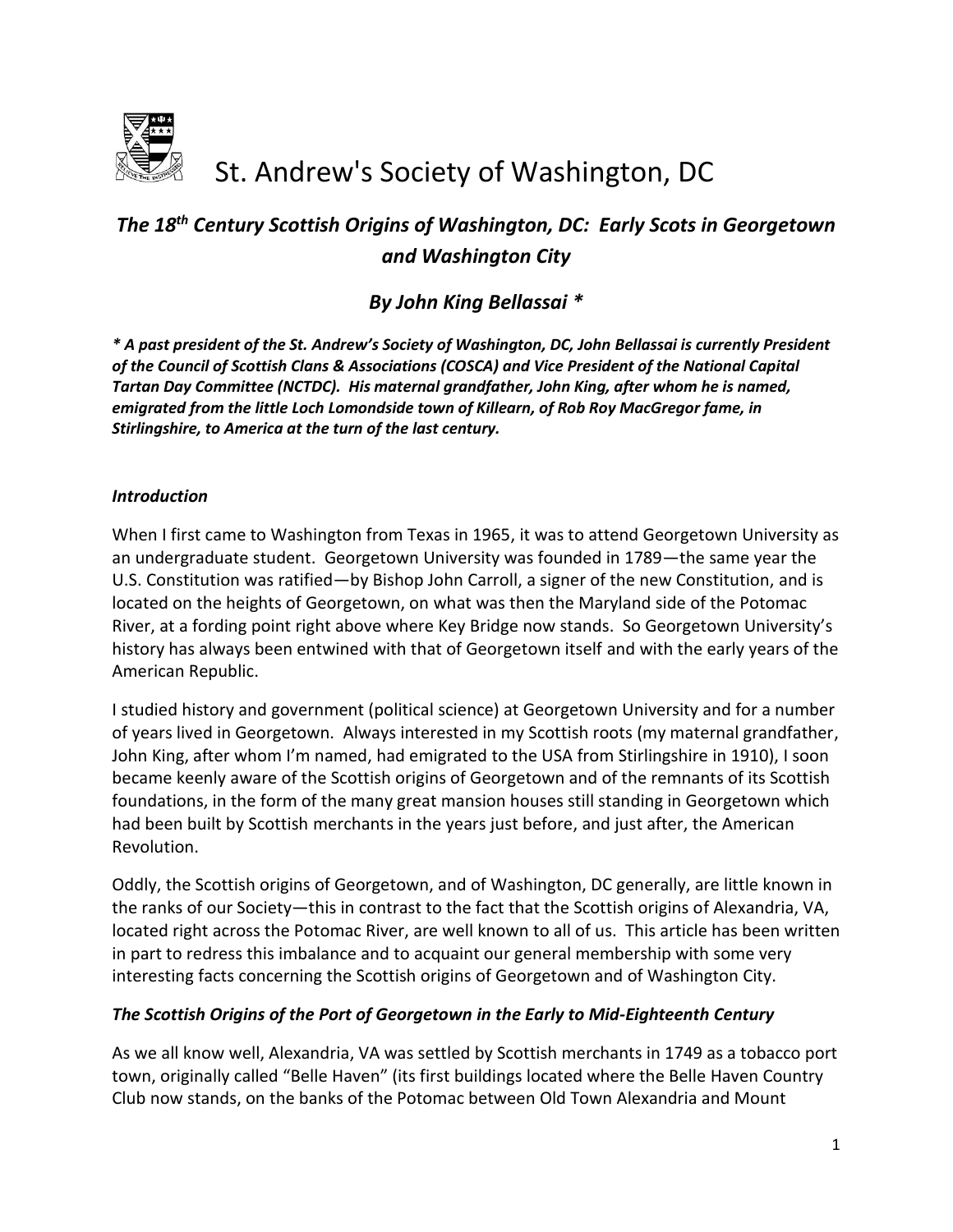Vernon). But it is NOT as well known that Alexandria's longtime commercial rival (for the past 260 years called "Georgetown"), located directly across the Potomac River from Alexandria , on what was previously the Maryland side, now within the confines of Washington, DC, was likewise settled by Scottish merchants , and at almost exactly the same time--in 1745—also as a tobacco port town. In fact, Scots so predominated in Georgetown in the 18<sup>th</sup> century that Georgetown's original name was "New Scotland."

The first land grant in what is now Georgetown was made in 1703, on behalf of Queen Anne, by Charles Calvert, "Absolute Lord and Proprietor of the Province of Maryland", to a Scottish immigrant, Colonel Ninian Beall.The core of this land grant, originally called "the Rock of Dumbarton", survives today as the Dumbarton Oaks Estate, located at Wisconsin Avenue and "R" Street, NW, in Upper Georgetown.

Ninian Beall was in many respects a "larger than life" personality. Born in Largs, Fifeshire, in 1625, he fought as a junior officer ("cornet") for King Charles II against Cromwell and the English at the Battle of Dunbar in 1650, was captured, sold into indentured servitude, and transported first to Barbados, then to the Colony of Maryland. After completing his term of indenture, he received a grant of 50 acres from the Maryland Assembly for bringing out other Scottish immigrants to settle here.

An experienced soldier and legendary Indian fighter, Col. Beall rose to the rank of Commander of the Maryland Provincial Militia. He died in 1717, bequeathing all his extensive Maryland property, including the Rock of Dumbarton Estate in what is now Georgetown, to his 12 children—six sons and six daughters. Thus was founded an early Scottish-American dynasty (whose descendants are still with us today), which was to shape much of the  $18<sup>th</sup>$  century history of the Province (later State) of Maryland, the Port of Georgetown, and Washington City.

Large Scottish merchant houses based in Glasgow dominated the tobacco trade on the Potomac and Rappahannock Rivers and along the Chesapeake from the early 1740s through to the time of the American Revolution, 35 years later. These truly "international" firms employed "factors" (agents) in both Alexandria and Georgetown as well as elsewhere (like Bladensburg, MD) and sent apprentices from Scotland to work for them in these locations—both as free laborers and as indentured servants.

The most prominent Scottish merchants doing business in Georgetown during the colonial period were the firm of John Glassford & Company—Glasgow's largest tobacco merchant house. Though Glassford himself never travelled to America, he, his sons and their partners controlled a major portion of the Chesapeake tobacco trade. Through his local factors invariably other prominent Scotsmen who had already settled in Virginia and Maryland (including Robert Fergusson at Georgetown), Glassford & Co. established a system of tobacco warehouses as well as branch stores along both sides of the Potomac—selling hardware, spirits, sugar, salt, and slaves to local settlers and buying tobacco directly from the local farmers.

A group of prominent Scottish merchants and landowners, all residents of what would later be called Georgetown, governed the town (under a formal and exclusive delegation of power from the Maryland Assembly) from the middle of the  $18<sup>th</sup>$  century until well after the American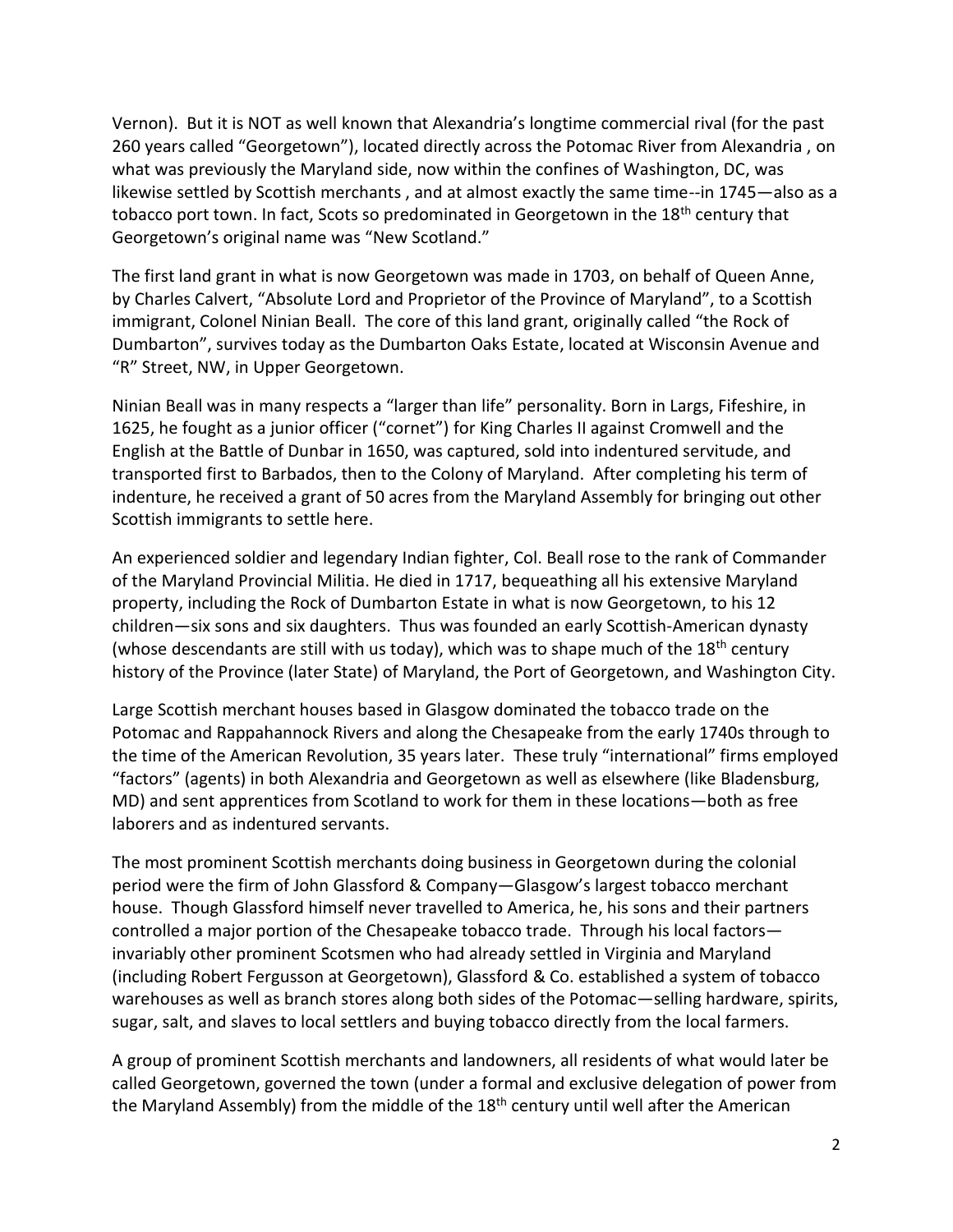Revolution. These Scottish dynasties—the Bealls, Gordons, Peters, Magruders, Dunlops, Davidsons, Bowies, and others—put a clearly Scottish stamp on Georgetown during the first 50+ years of its existence.

Large parcels of land in what was to become Georgetown were already owned in 1751 by a dozen or more of these wealthy Scottish merchants—land extending from east to west, the length of what is now "M" Street, NW, down the entire length of the Georgetown waterfront, and north up the nearby hill, on both sides of what is now Wisconsin Avenue, NW—a s far north as the Dumbarton Oaks Estate on what is now "R" Street , NW. Many of the mansion houses built by this and the next generation of local Scottish merchants still stand today in Georgetown residential neighborhoods—including, among others, Dumbarton Oaks (originally called simply, "The Oaks"), Dumbarton House, Evermay, Halcyon House, Pretty Prospect, Tudor Place, etc.

In 1751, the Maryland Provincial Assembly appointed eight Commissioners to formally lay out a town (which subsequently was named "George Towne", now Georgetown) and once laid out, to govern it. Of the eight original Commissioners of George Towne, at least six were Scots (George Beall, Josiah Beall, Cpt. Henry Wright Crabb, George Gordon, and James Perrie). From 1754 until 1785, 11 "Successor Commissioners" were appointed from time to time by the Maryland Assembly to fill vacancies in the ranks of the original eight. Of these additional 11, at least seven were Scots (Robert Peter, John Murdoch, Thomas Beall, Benjamin Stoddert, Samuel Davidson, John Peter, and Adam Steuart). The Commissioners of George Towne employed a Clerk and a Surveyor to assist them in their oversight responsibilities. Of the five successive Clerks of George Towne between 1751 and 1782, the first three were Scots (Alexander Beall (1751-57), Josiah Beall (1757-74), and Robert Fergusson (1774).)

The survey of the town that would come to be called "George Towne" (later Georgetown) was completed in 1752. Portions of George Beall's land and George Gordon's adjacent land were found "most convenient" for the laying out of the new town. (Each gentleman was offered two lots plus the cost of condemnation, by right of imminent domain). The town was NOT named for the Sovereign of Great Britain, but rather for George Beall and George Gordon, the two Scotsmen from whose land tracts the town was created.

Meetings of the Commissioners of George Towne were held at least once annually (in private houses) every year from 1751 until 1789, when at last George Towne was incorporated. It was not chartered as a "burgh city" and was not to have elected aldermen or mayors. Instead, the Maryland colonial Assembly reserved the power to appoint its governing board—the so-called "Commissioners of George Towne"—and each of them to life terms. (Georgetown did no acquire the right to elected self-government until well after the American Revolution.)

The first Mayor of the newly incorporated Georgetown in 1790 was Robert Peter, a second generation Scot and a major Georgetown landowner and merchant.His family, builders and original owners of Tudor Place (a great mansion house in Georgetown which still stands and is now open to the public), married in with the Custis family, relations of President George Washington, and continued to live at Tudor Place in Georgetown until the 1960s.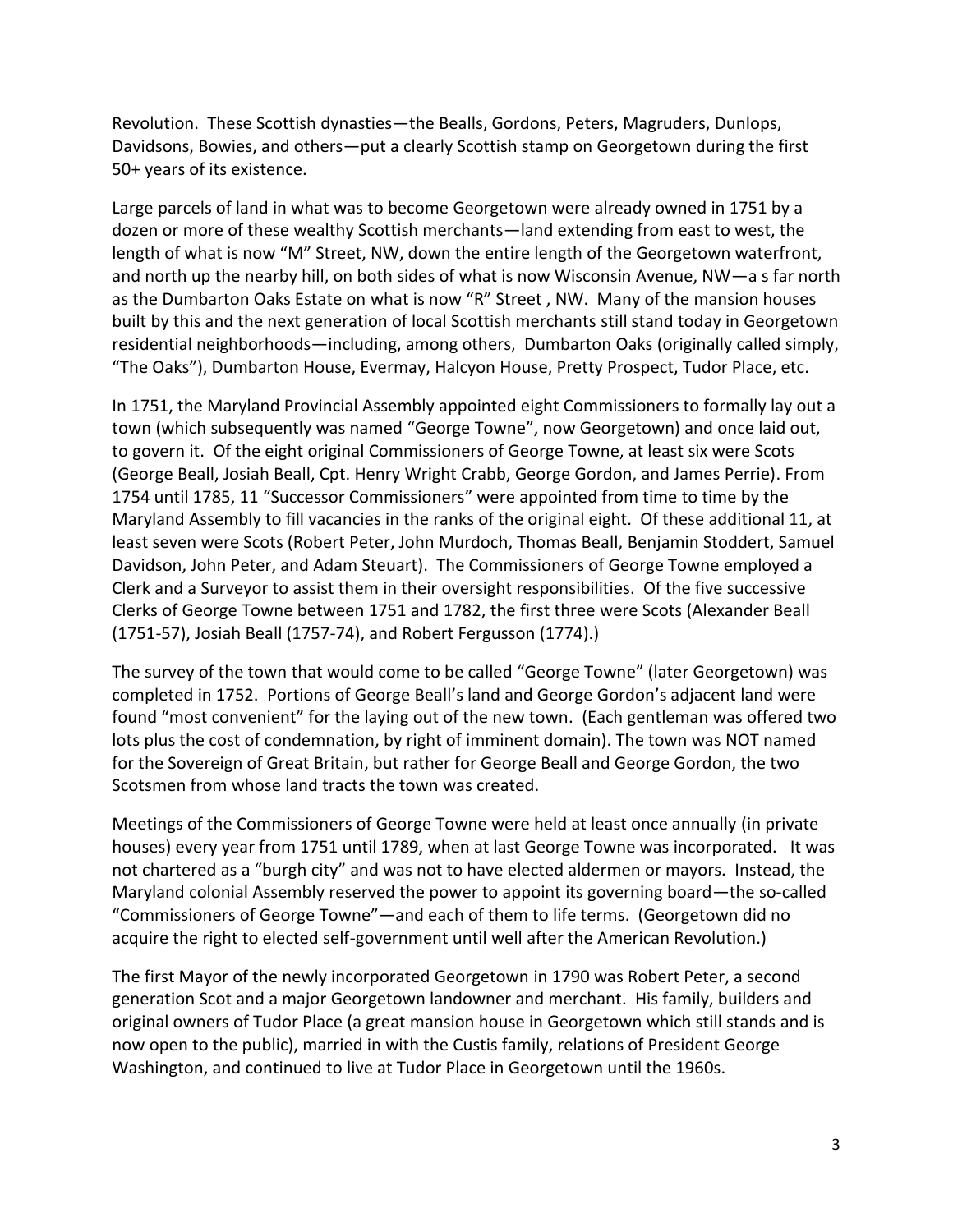The first Postmaster of the newly incorporated Georgetown in 1790 was William Magruder, also a second generation Scot and also a major landowner and merchant. (Magruder's Grocers, still in operation in Georgetown, was until recently owned by one of his direct descendants.) These Magruders were MacGregors; a number of them were founding members of the American Clan Gregor Society in the United States (1908). Their Magruder descendants are numerous in Maryland and Virginia to this day. (Confederate General James Longstreet was a Magruder on his mother's side.)

In 1780, a small congregation of Presbyterians, mainly Scots, who had met informally in private houses since 1760 founded a church in Georgetown, under the leadership of Rev. Stephen Bloomer Balch, a pupil of Scots-born John Witherspoon, a signer of the Declaration of Independence. Subsequently called Georgetown Presbyterian Church, it exists to this day and is the oldest continuously operating Christian congregation in Washington, DC.

Many of the Scots-born founders of Georgetown are buried in the kirkyard of Georgetown Presbyterian. (Though the church has moved locations since its founding, many of these founders' graves were relocated with it.) Its Pastor, from the time of his arrival from Scotland in 1980 until his retirement in 2002, was Rev. Campbell Gillon. During these years, Rev. Gillon was also Chaplain of the St. Andrew's Society of Washington, DC. Rev. Gillon who passed away in the summer of 2014, was Chaplain Emeritus of our Society until his death.)

#### *Scottish Influence In the Founding and Layout of Washington City*

When the U.S. Constitution was ratified in 1790, Article I, Section 8, Paragraph 17 created a federal enclave, "the District of Columbia", from land donated by both Maryland and Virginia. Both the existing port city of Alexandria and the existing port city of Georgetown were assimilated from that year onward into the newly created District of Columbia. Within the confines of this new creation by Congress (the District of Columbia), Washington City began to be constructed in 1791 on land partially purchased from gentleman farmer David Burnes, grandson of a Scottish immigrant of the same name (b. 1695.), who at his death in 1760 had owned 700 acres of prime bottom land in rural Maryland near Tiber Creek and the Potomac land that was later to become prime real estate in Washington, DC.

It was the landholdings of David Burnes II, grandson of the Scottish immigrant of the same name, on which much of "official" Washington was to be built**.** He was the "obstinate Mr. Burnes" who for a long period refused to sell his extensive land holdings to President George Washington for the erection of the Federal City and the laying out of Pennsylvania Avenue. On that land, for which Burnes reluctantly accepted \$1 million from the new United States Government, now sits the south side of the US Capitol Building, the entire Washington Mall, most of the President's House (the White House), all of the Treasury Department, all of the Ellipse behind the White House, and all of Pennsylvania Avenue from the Capitol Building to the White House.

Burnes died in 1799 and was survived by a daughter, Marcia, a very wealthy heiress who in 1802 married Senator John Van Ness of New York—the first Mayor of Washington City (1830- 34). They built a large mansion directly across from the White House on Pennsylvania Avenue,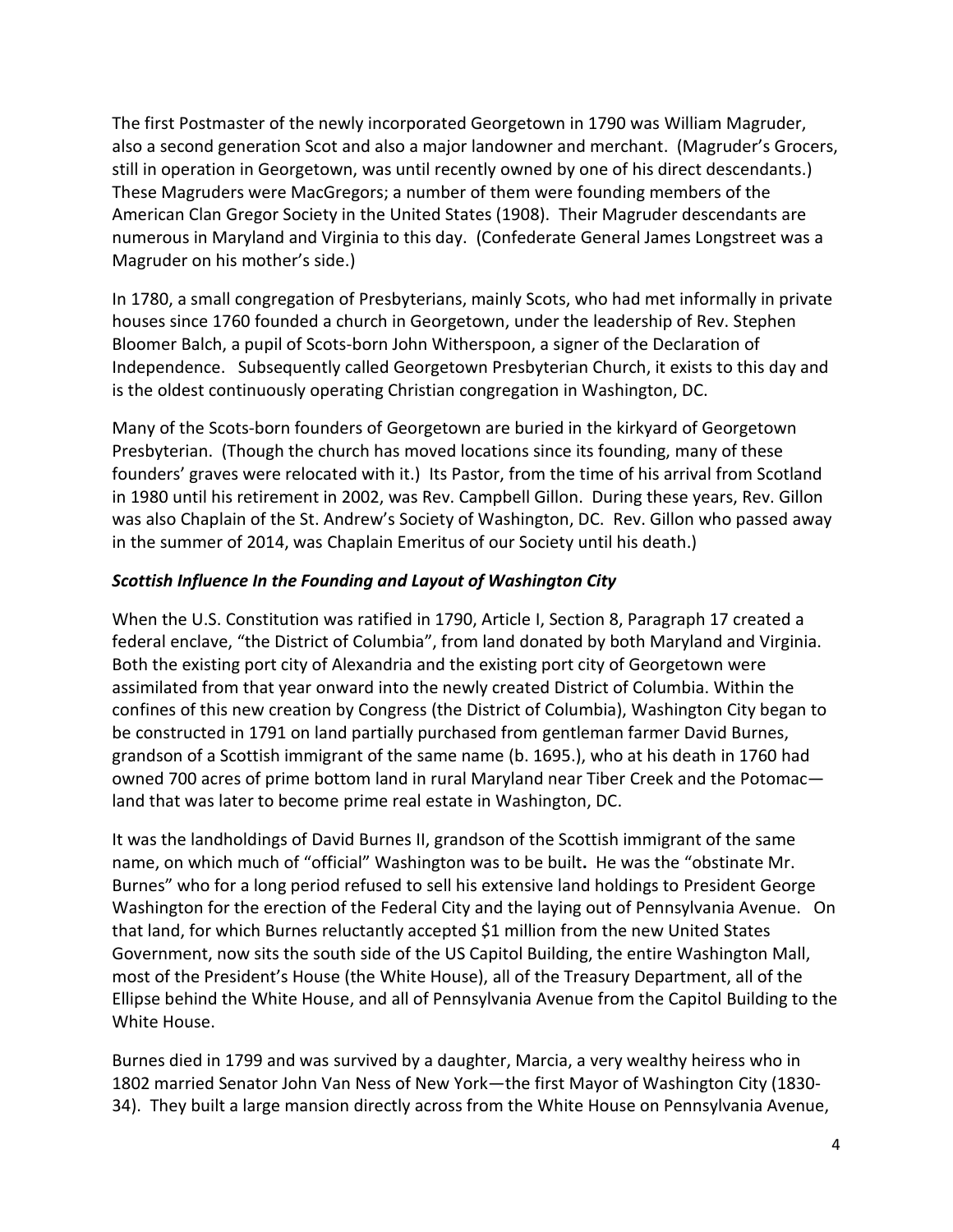on a small parcel of land still left to them after the Federal City was laid out. (This Senator Van Ness, a staunch anti-Federalist, was Aaron Burr's second in the notorious duel he fought near New York City with Alexander Hamilton in which the latter was shot and killed. Burr then fled the U.S. for points west and Van Ness was charged with being an accessory to murder—but that's another story for another day.)

Holding extensive property adjacent to Burnes was another prosperous second generation Scot—the merchant and gentleman farmer Samuel Davidson. From the sale of an extensive plot to the new Federal Government in 1790 which included what is now the north side of the White House and Lafayette Square, directly across from it, in 1792-94 Davidson built another of the great houses of Georgetown-Evermay, located at what is now 28<sup>th</sup> Street, NW. (Still a private residence to this day, Evermay was recently sold by its longtime owners, the Belin family, for the sum of almost \$30 million.)

Another famous Scot of importance in early Washington, DC was David Stuart (b. 1753, d. circa 1814). Born in Scotland, Stuart studied medicine and languages at the University of St. Andrews. Emigrating to America, he established a practice in Alexandria, and in 1783 became a relative of George Washington's when he married Eleanor Calvert Custis, widow of Washington's stepson, John Parker Custis. (A number of letters from Washington to Stuart exist, concerning family matters and Virginia politics.) Stuart served as a representative to the Virginia House of Delegates and also to the Virginia Convention of 1788 that ratified the U. S. Constitution. In 1790 Stuart was appointed by President Washington as one of the three Commissioners of the Federal City to oversee the siting and planning of the new capital—which was called by the Commissioners "Washington City." He served on the Commission until at least 1793.

Yet another very famous Scottish-American resident of early Washington City was Colonel Benjamin Stoddert—like David Stuart, one of the three Commissioners appointed by President Washington to plan the location of the Capitol Building and other key Federal Government buildings. But Stoddert's reputation far exceeded that of his two colleagues on the Commission: The grandson of an early Scottish immigrant to Maryland, Benjamin Stoddert (b. 1751) was a major figure in the early years of the Republic. Starting life as a merchant in his father's firm in nearby Bladensburg, MD, he saw action as a cavalry officer during the American Revolution. After being seriously wounded in the field, Stoddert was appointed Secretary to the Continental Board of War. A staunch Federalist and close friend of General (later President) George Washington, after the war Stoddert was appointed by Washington as one of the three Commissioners to site and plan the key federal buildings in the new Nation's Capital. It was Stoddert who conceived the name for the new capital city: "Washington City."

In 1783, Stoddert established a tobacco export business in Georgetown, together with business partners Uriah Forrest and John Murdoch; it was an extremely successful venture and made him a wealthy man. In 1798, then President John Adams appointed Stoddert to be the first Secretary of the Navy; he held that post until 1801—during which time he built up the Navy and oversaw action against France in the Caribbean.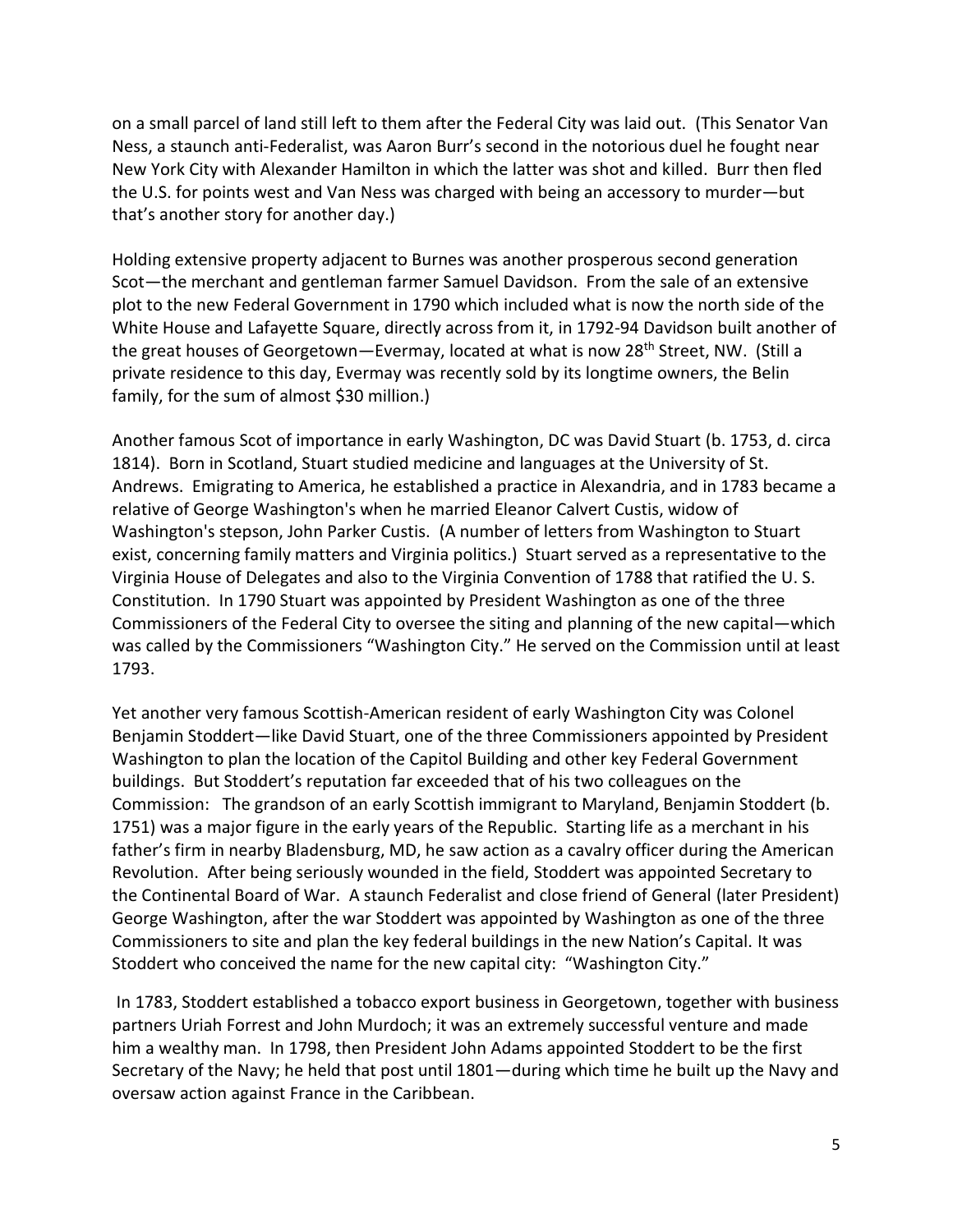A wealthy man, Stoddert lived and entertained in Georgetown, where he built Halcyon House (at 34<sup>th</sup> & Prospects Streets, NW), still standing. (The gardens at Halcyon House were designed by Pierre L'Enfant, the main architect of the new federal city. Among its more famous owners, in recent years, was Kathryn Graham, longtime owner of The Washington Post.) Stoddert's tobacco business, like most commercial activity in the Port of Georgetown, suffered a severe decline because of the War of 1812 and the consequent British embargo on American exports. Stoddert died in 1813 and is buried in nearby Seat Pleasant, MD.

General James MacCubbin Lingan was another prominent Scottish-American who played a major role in post-Revolution Georgetown and the new Washington City. Born in 1751 in Frederick County, MD, General Lingan was of Scottish ancestry on his mother's side—hence his middle name—and also related to the wealthy Carroll family of colonial Maryland. A tobacco merchant in Georgetown before the American Revolution, at its outbreak he was commissioned a lieutenant and saw combat in a Maryland regiment at the Battle of Long Island (largest battle of the war). Suffering a serious bayonet wound, he was captured by the British in late 1776 at Fort Washington and he spent the rest of the war in a prison ship, refusing offers freedom and a commission in the British Army from Admiral Sir Samuel Hood, a distant relation, who visited him in confinement.

After the war, Lingan was released and returned to Georgetown, where he farmed an estate called Harlem, after the famous battle in which he fought—sometimes called Harlem Heights, not Long Island. He was a founding member of the Society of the Cincinnati.

After the Constitution was ratified, Lingan was appointed Tax Collector for the Port of Georgetown by President Washington and he then relocated to a house he built for himself at  $17<sup>th</sup>$  and "M" Streets, NW (no longer standing). A staunch Federalist, for a time he published *The Federal Republican* out of a print shop in Georgetown, which in its editorials opposed a second war with Britain. On the eve of the War of 1812, an anti-British mob stormed the print shop in Georgetown. In the violent riot which followed, General Lingan was beaten to death amid cries of "Tory! Tory"—despite him exposing to the mob the evidence of the bayonet wound in his chest from many years before.

Yet another famous Scottish-American of early Washington City was Colonel Washington Bowie, b. 1776 to Allen Bowie, a major property-owner in Frederick County, MD and himself the grandson of Scottish immigrant John Bowie, who arrived in Maryland in 1706. (The Bowies were a leading family in colonial Maryland and afterwards; Ogden Bowie was Governor of Maryland in the late 1800s and the town of Bowie (in Prince George's County, the third largest town in Maryland) was named after him.) Washington Bowie was the god-son of President George Washington, who was present at his christening. The famous frontiersman Colonel James ("Jim") Bowie, who died at the Alamo, was a distant cousin. By 1810, Washington Bowie had grown up to be a prosperous tobacco merchant in Georgetown, a colonel in the Maryland Militia, and one of the wealthiest men in the newly built Washington City. He was also one of the founding vestrymen of St. John's Episcopal Church, built in 1797 in Georgetown and in continuous operation (at its original "O" Street, NW location) to this day.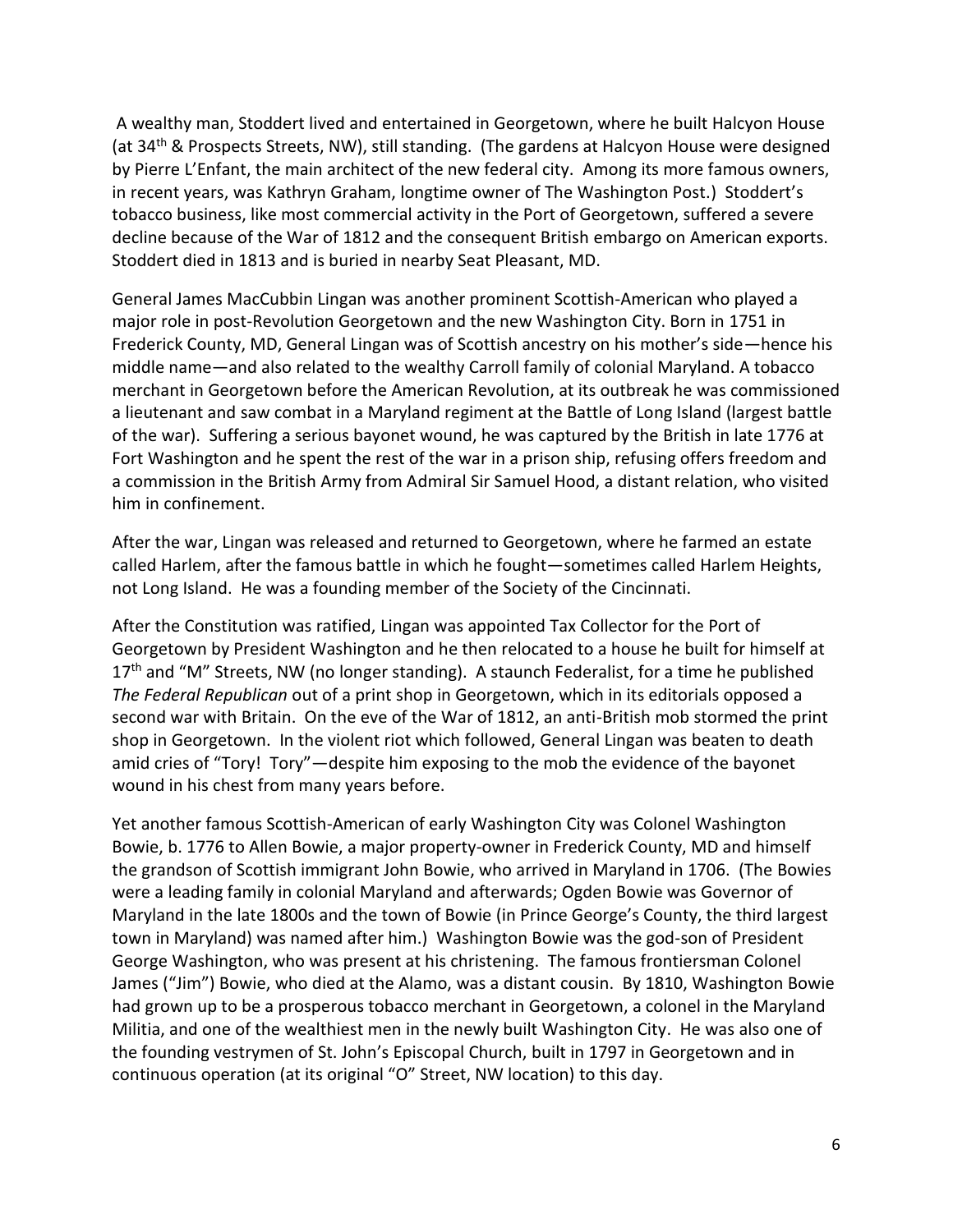Two of the Founding Fathers of our Nation who were of Scottish descent played major roles in Washington after the Constitution was ratified and the Federal Government moved to the new Washington City from New York. These were Alexander Hamilton and James Monroe.

Born in the British West Indies on the Island of Nevis in 1757, Alexander Hamilton emigrated to New York City in 1772, where he attended King's College (now Columbia University). Commissioned a Captain of Artillery in the Continental Army at the outbreak of the war with Britain, Hamilton served throughout the war with General Washington, becoming his aide-decamp. Hamilton endured the winter at Valley Forge and commanded an American artillery battery at the Battle of Trenton, on Christmas Eve, 1776—a major turning point in the war. He served on active duty until 1781 and commanded the artillery at the siege of Yorktown. Returning to New York City to practice law at the end of the war, Hamilton was one of the authors of *The Federalist Papers.* He served in the New York Assembly and was a member of the New York State Committee to ratify the U.S. Constitution in 1788.

Called to Washington City by his mentor, President Washington, Hamilton became the first Secretary of the Treasury and served in that capacity from 1789 to 1795—during which time he lived in Washington City and founded the U.S. Mint, the U.S. Coast Guard, the National Bank (predecessor of the Federal Reserve)—modeled on the Bank of England—and the Federalist Party. Remaining extremely close to President Washington throughout his term in office, Hamilton actually wrote Washington's famous Farewell Address.

Remembered as Jefferson's great rival and antagonist, Hamilton was throughout his life very proud of his Scottish heritage and as a young man was a devout Presbyterian. His correspondence, late in life, with the Duke of Hamilton, head of his clan, survives; one of the Duke's younger sons actually came to America under Hamilton's sponsorship. And Hamilton ascribed his lifelong abolitionist views to his Presbyterian upbringing.

As every schoolboy knows, Hamilton was killed in a duel with Vice President Aaron Burr in Weehawken, NJ—directly across the Hudson River from NYC--in 1804. (At the time, duelling was illegal in NY, but not in NJ.) Hamilton never built a house in Washington City but instead returned to New York in 1795 to build his estate, The Grange, which still survives. Though we declare ourselves to be a nation built on Jeffersonian principles, in fact we have evolved much more closely to Hamilton's vision for America—a militarily and economically strong, industrialized nation made up mainly of large cities, not of small towns and yeomen farmers.

The Federal Government as we know it is also largely the creation of Hamilton's vision. Strangely, there exists only one monument in DC to Alexander Hamilton: A bronze statue of him stands on the south side of the Treasury Building, right next to the White House.

James Monroe was a very different man from Alexander Hamilton—but like him, proud of his Scottish heritage. Born in Westmoreland County, VA , Monroe's paternal great grandfather had emigrated there from Scotland circa 1660. The son of a prosperous planter, Monroe studied at Campbelltown Academy under Rev. Archibald Campbell of Washington Parish, VA, going on to attend the College of William & Mary. In 1775, he dropped out of college to join the 3<sup>rd</sup> Virginia Regiment of the Continental Army. Between 1780 and 1783, he studied law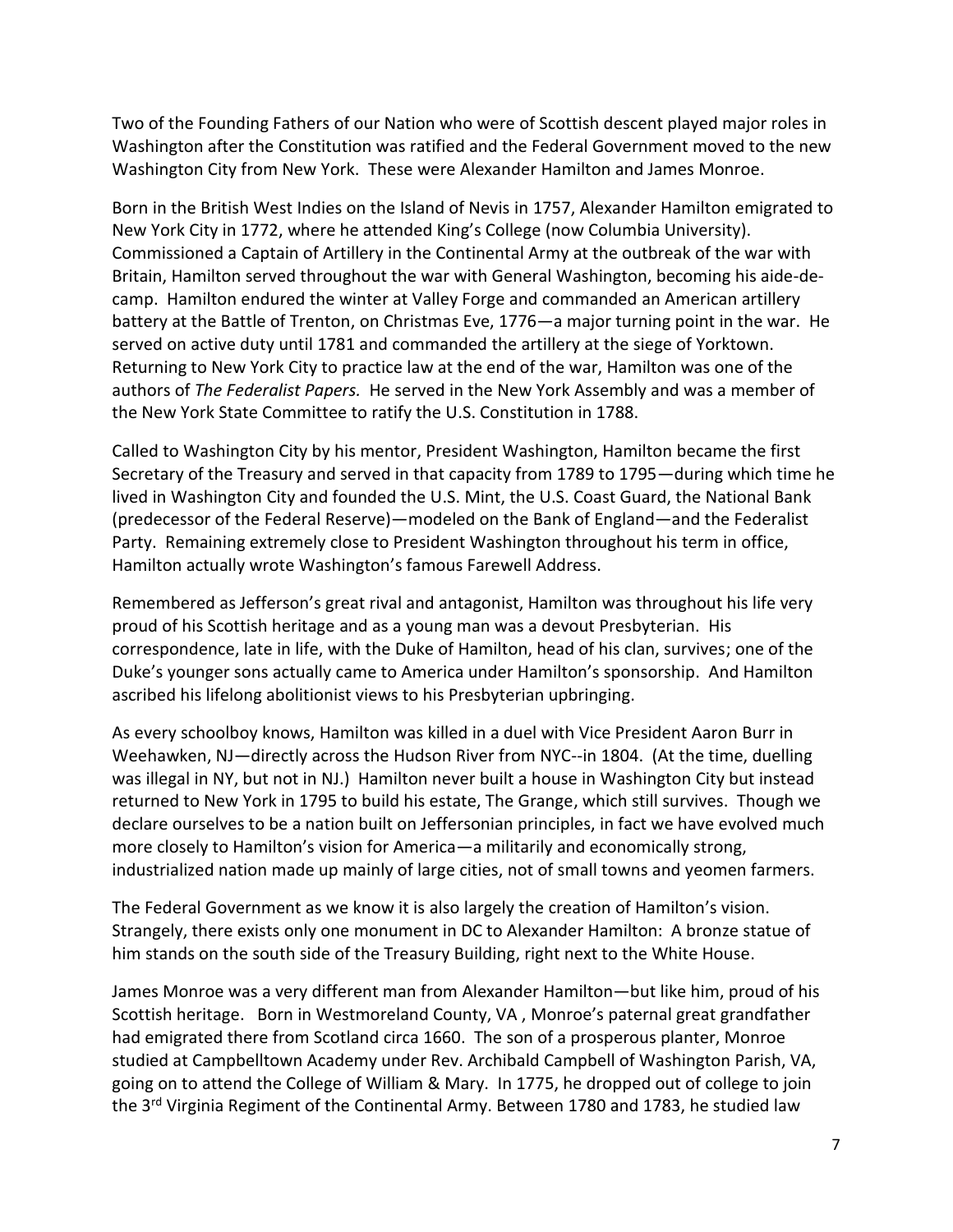under Thomas Jefferson, whose protégé he was. An Anti-federalist, Monroe served as Governor of Virginia and later, American Ambassador to France, where he helped to negotiate the Louisiana Purchase in 1803. Elected President of the United States in 1816 with 80 percent of the popular vote, he was easily re-elected in 1820.

While living in Washington, both before his presidency and afterwards, Monroe occupied a Federal style house which still stands. Located diagonally across Pennsylvania Avenue from the World Bank, the Monroe House is on the national historic register and is now the home of the Arts Club of Washington.

## *The City of Alexandria and Arlington County–Part of Washington, DC for Half A Century*

From 1790 until its retrocession to Virginia in 1846, the City of Alexandria, plus what was formerly called Alexandria County (now Arlington County, VA), were part of the newly created District of Columbia**.** This was a key period of half a century, during the formative years of our National Government.

Reportedly Alexandrians soured on being part of the District of Columbia when both the U.S. Capitol Building and the President's House (i.e. the White Houser), plus all other Federal Government buildings, ended up being erected on the Maryland side of the Potomac, in what was to become Washington City. (An early plan advanced to build the U.S. Capitol Building on the high point of Alexandria that is now home to the Masonic Temple, where President George Washington later served as Master Mason, was rejected by the first Congress.) In addition, it was perceived by Virginians that the Port of Georgetown was receiving favorable commercial treatment over that given to the Port of Alexandria, right across the river—even though both pre-existing towns had been incorporated into the new District of Columbia.

#### *The Old St. Andrew's Society of Alexandria in the District of Columbia*

Also during this period, the St. Andrew's Society of Alexandria flourished. Founded just a few short years before the creation of the District of Columbia and defunct within a decade after retrocession of Alexandria and Arlington County to Virginia, for almost all of its recorded history the St. Andrew's Society of Alexandria—the predecessor organization to our current Society operated within the territorial confines of the District of Columbia.

According to surviving newspaper local accounts, the St. Andrew's Society of Alexandria was founded in 1787. Its first President was Robert Hunter, a Scottish merchant who was later Mayor of Alexandria and a confidant of President George Washington. (Hunter is buried in the graveyard of the Old Presbyterian Meeting House in Old Town, Alexandria.)

The last mention of a meeting of the old St. Andrew's Society of Alexandria occurred in 1851. During 56 of the 64 years of its recorded existence (1787-1851), the St. Andrew's Society of Alexandria operated in a town which was part of the District of Columbia. This clearly qualifies it to be called the "predecessor society" of our current St. Andrew's Society of Washington, DC.

#### *A Saint Andrew's Society in Olde George Towne?*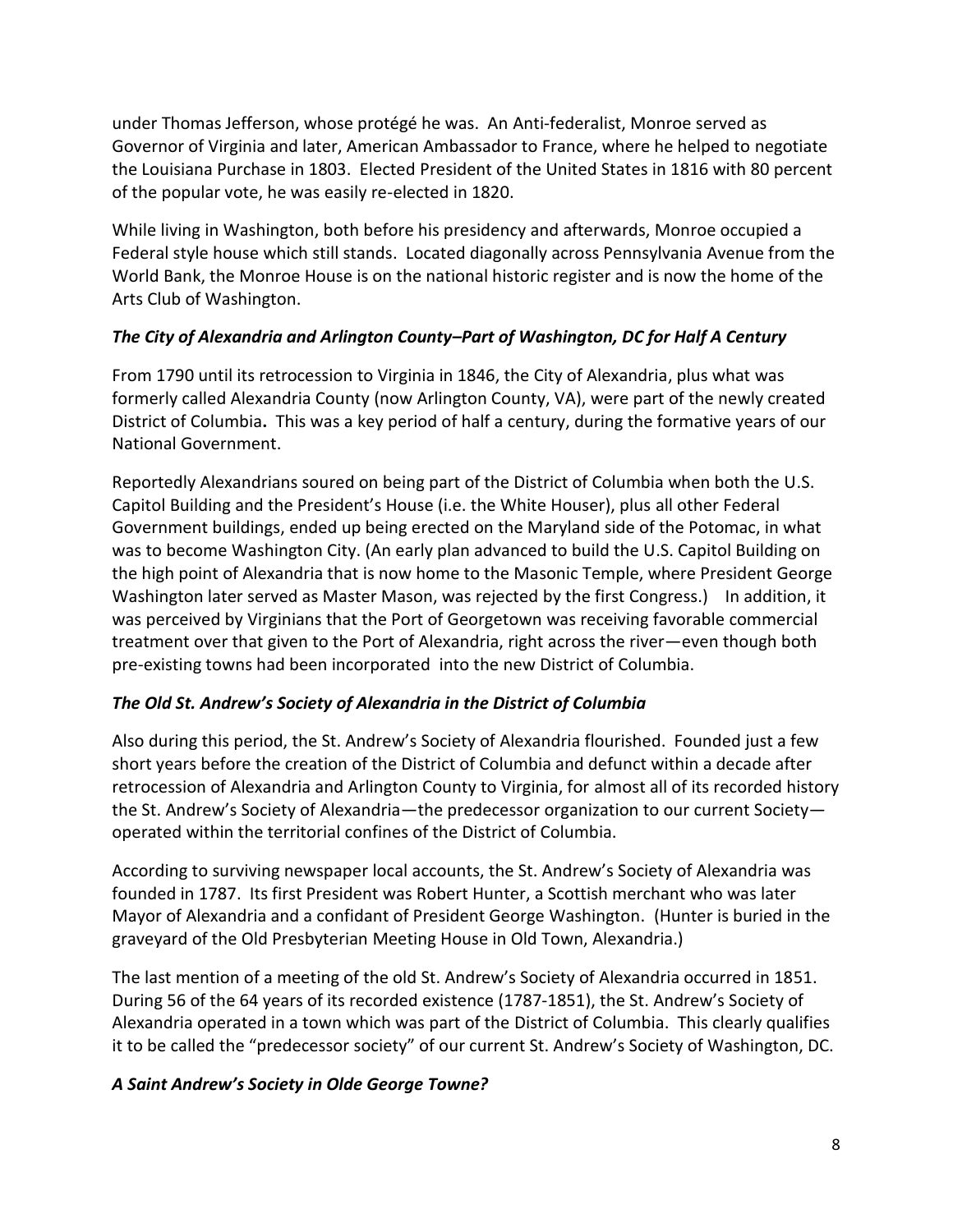Whether there ever existed a St. Andrew's Society of Olde George Towne, as existed right across the river in neighboring Olde Towne Alexandria, is a matter that requires original research. But with some diligent effort, the answer to this question can probably be arrived at.

Many primary source documents relating to the Scottish origins of Georgetown and Washington City still exist in public archives in Georgetown and elsewhere in Washington, DC (at the newly restored and reopened Georgetown Library, at the Washington Historical Society, at the Library of Congress, at the Georgetown Presbyterian Church, etc.), and should be reviewed by members of our Society to answer this question about whether an early St. Andrew's Society ever existed in Georgetown in the  $18<sup>th</sup>$  century. (Among other things of interest, all the extensive business records of John Glassford & Sons, Glasgow's largest merchant house, are housed in the Library of Congress, right here in Washington, DC. They doubtless hold a wealth of information about the earliest Scots in Georgetown, all of whom were involved in one way or the other in the tobacco trade.)

The existence of an early (18<sup>th</sup> century) St. Andrew's Society in Georgetown is extremely likely, given the clear Scottish origins of the town of Georgetown (originally called " New Scotland" ), its complete economic and political domination for the first 50+ years of its existence by a wealthy group of first- and second-generation Scottish merchants and landowners, and the fact that Scots tended to establish St. Andrew's societies wherever they settled in significant numbers.

Because Scottish immigrants tended to establish such societies wherever they settled, is it likely that so many Scots gathered in Georgetown for so many generations failed to follow this pattern, too? No, it is not likely! So if the usual pattern were followed in the 1750s – 1780s in Georgetown, this would have been the FIRST St. Andrew's Society of Washington, DC.

To date, it appears that this research has never been attempted by anyone on behalf of our Society—despite the existence of many books about the Scottish origins of Georgetown and of Washington City, and the relatively easy access to many primary source records right here in our Nation's Capital. Why not? Regardless, it is high time to undertake this research challenge!

#### *A New St. Andrew's Society of Washington, DC Founded Shortly Before the Civil War*

A new St. Andrew's Society of Washington, DC was founded in 1855 in the District of Columbia by Scottish immigrant William Robertson Smith (b. 1828), and five other Scottish-Americans. Smith served for decades as President of the Society. For 60 years he also served as the wellknown Superintendent of the Botanic Gardens, located at the foot of Capitol Hill, which is where the Society always met (In his offices). Smith was a vocal opponent of the Civil War in the years leading up to it and from his writings appears to have been a Southern sympathizer, though not a secessionist. After the war, he fervently opposed placing the monument to General Ulysses Grant on land that was previously part of his Gardens. In the end he lost, which deeply embittered him toward the Congress, his employer. Smith was a close friend of Andrew Carnegie and a Mason. At his death he donated his extensive collection of first-edition works of Robert Burns to the Scottish Rite Masonic Temple on 16<sup>th</sup> Street in Washington, DCwhere it resides to this day.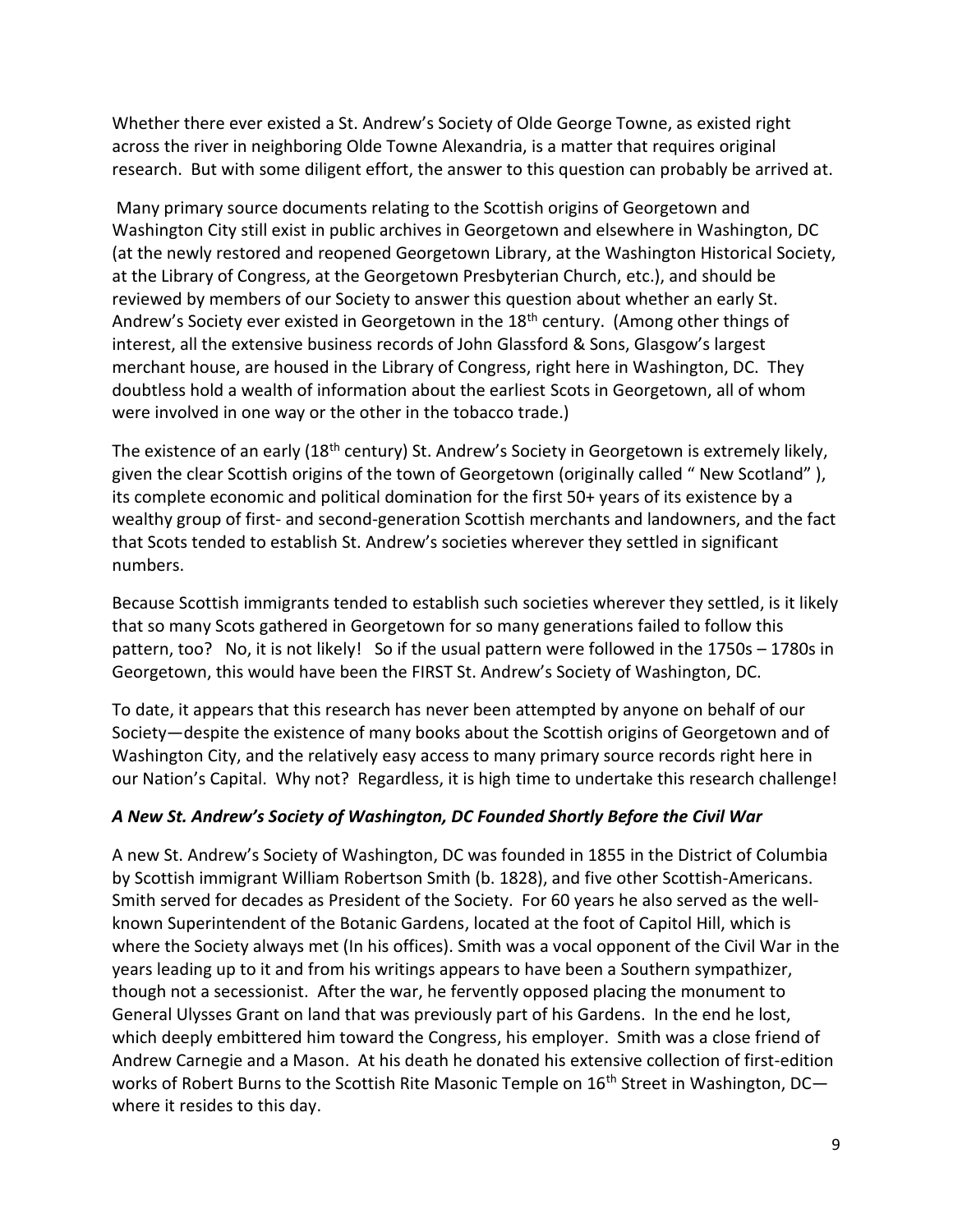In their day, both of these societies operated exclusively within the District of Columbia. There is no record of ANY overlap in time between the old St. Andrew's Society of Alexandria and the new St. Andrew's Society of Washington, DC. In fact there is a four-year gap between the last recorded meeting of the former and the first-recorded meeting of the latter.

We know the names of the six founding members of the new DC Society in 1855, though we do not know the names of any of the last-remaining members of the older Society in 1851. Could there have been overlap?

It has been asserted by some that none of the founding members of the new Society belonged to the older Society, which may well be true. But apart from the President, William Robertson Smith, who was a recent immigrant from Scotland, this has not been proven. And absence of evidence is not evidence of absence.

## *The Modern St. Andrew's Society of Washington, DC - Created by Law in 1908 as A District of Columbia Nonprofit Corporation*

Yet another "re-foundation" of our Society occurred in 1908**,** when FOR THE VERY FIRST TIME the St. Andrew's Society of Washington, DC was incorporated. All the "modern" features and practices of our Society—such as our current Code of Bylaws, the requirement of regular meetings, a broad-based membership, annual election of officers, etc.—date back only to this 1908 re-founding. Though the five Society incorporators in 1908 included William Robertson Smith (by then an elderly man), the others (William Fraser Small, William Ramsay, John McGregor, J.H. Small, Jr., and Archibald McLechlen) were different persons from those who with Smith founded the 1855 Society.

As a matter of law, all corporations are "persons," and their legal life span is "in perpetuity" from the date of their incorporation onward, unless later formally dissolved. That means that all corporations have a birth day. So by law, the official birthday of our "current" Society is May 18, 1908 (the date of its incorporation), at Noon—NOT 1855, as has been asserted by some.

## *Concluding Thoughts*

Unlike Alexandria, its one-time commercial rival directly across the Potomac, Georgetown remains a part of the District of Columbia to this day (1790 – 2012). It lost its status as a separate town within DC in 1871 and was administratively merged with Washington City into what, after that date, came to be called simply "Washington, DC."

The old Scottish merchant aristocracy of Georgetown—its founding families who as we have seen long dominated its politics, as well as its economy, into the early decades of the 19<sup>th</sup> century—were by the time Abraham Lincoln assumed the presidency in 1861 gone from positions of power and influence. Most had been slave owners, and though very few went south at the outbreak of the Civil War, and despite the fact that slavery remained legal in Washington, DC until 1865, these old Georgetown families were generally distrusted by the newly ascendant Republican Party for being Southern sympathizers. Thus, they did not receive appointment to municipal offices by the Lincoln Administration, which favored new men. And